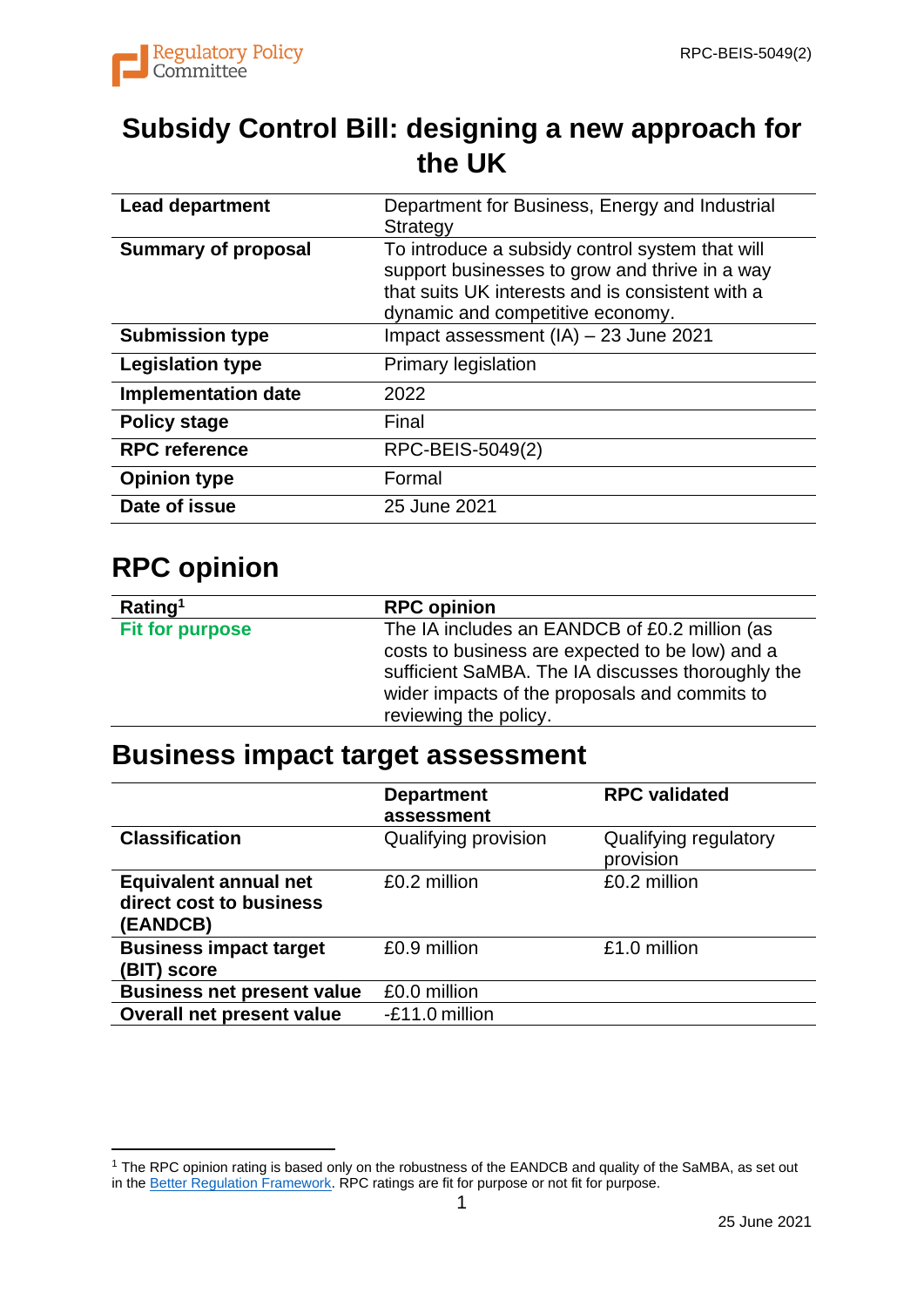

## **RPC summary**

| <b>Category</b>                                         | Quality             | <b>RPC comments</b>                                                                                                                                                                                                                                                                                                                                                                                                                                                                                                                                                                                                               |
|---------------------------------------------------------|---------------------|-----------------------------------------------------------------------------------------------------------------------------------------------------------------------------------------------------------------------------------------------------------------------------------------------------------------------------------------------------------------------------------------------------------------------------------------------------------------------------------------------------------------------------------------------------------------------------------------------------------------------------------|
| <b>EANDCB</b>                                           | <b>Green</b>        | The IA provides an indication of the likely scale of<br>impacts. The IA uses the term 'indirect' when<br>referring to future business impacts of applying<br>for subsidies. The RPC agrees that the impacts<br>should be excluded from the EANDCB but the<br>correct reason for this is that they fall under a<br>statutory exclusion of the Better Regulation<br>Framework (and not because the impacts are<br>indirect as defined by the RPC's guidance). This<br>is because the legislation to which this IA relates<br>is a qualifying provision but the subsidies<br>themselves are not considered regulatory<br>provisions. |
| Small and<br>micro<br>business<br>assessment<br>(SaMBA) | <b>Green</b>        | The SaMBA sets out reasons why the costs to<br>small and micro businesses (SMBs) are expected<br>to be negligible. These reasons include the<br>majority of the costs fall on public authorities and<br>SMBs familiarising themselves with guidance<br>produced by granting authorities (rather than at<br>the point at which the legislation is implemented).<br>The IA would benefit from a more explicit<br>explanation that this will result in no additional<br>impacts.                                                                                                                                                     |
| Rationale and<br>options                                | Good                | The IA sets out clearly the rationale for the<br>subsidy control mechanisms. The IA also sets out<br>the options considered for each of the 'building<br>blocks'. The options appraisal for each 'building<br>block' includes an explanation for why the 'do<br>minimum' option is or is not appropriate.                                                                                                                                                                                                                                                                                                                         |
| Cost-benefit<br>analysis                                | <b>Satisfactory</b> | The IA monetises familiarisation and<br>administrative costs to granting authorities, and<br>public sector resource costs. The RPC<br>commends the Department for the detailed<br>assessment of these costs. While the RPC<br>recognises that many of the benefits are difficult<br>to monetise, the IA should explain clearly the<br>expected benefits of each of the proposals and<br>why it has not been possible to monetise them.                                                                                                                                                                                            |
| Wider impacts                                           | Good                | The IA includes a detailed discussion of wider<br>impacts, including equalities, regional,<br>environmental, competition and trade impacts.                                                                                                                                                                                                                                                                                                                                                                                                                                                                                       |
| Monitoring and<br>evaluation<br>plan                    | Good                | The IA commits to evaluating the policy and<br>provides a good level of detail on how it will<br>monitor the measures.                                                                                                                                                                                                                                                                                                                                                                                                                                                                                                            |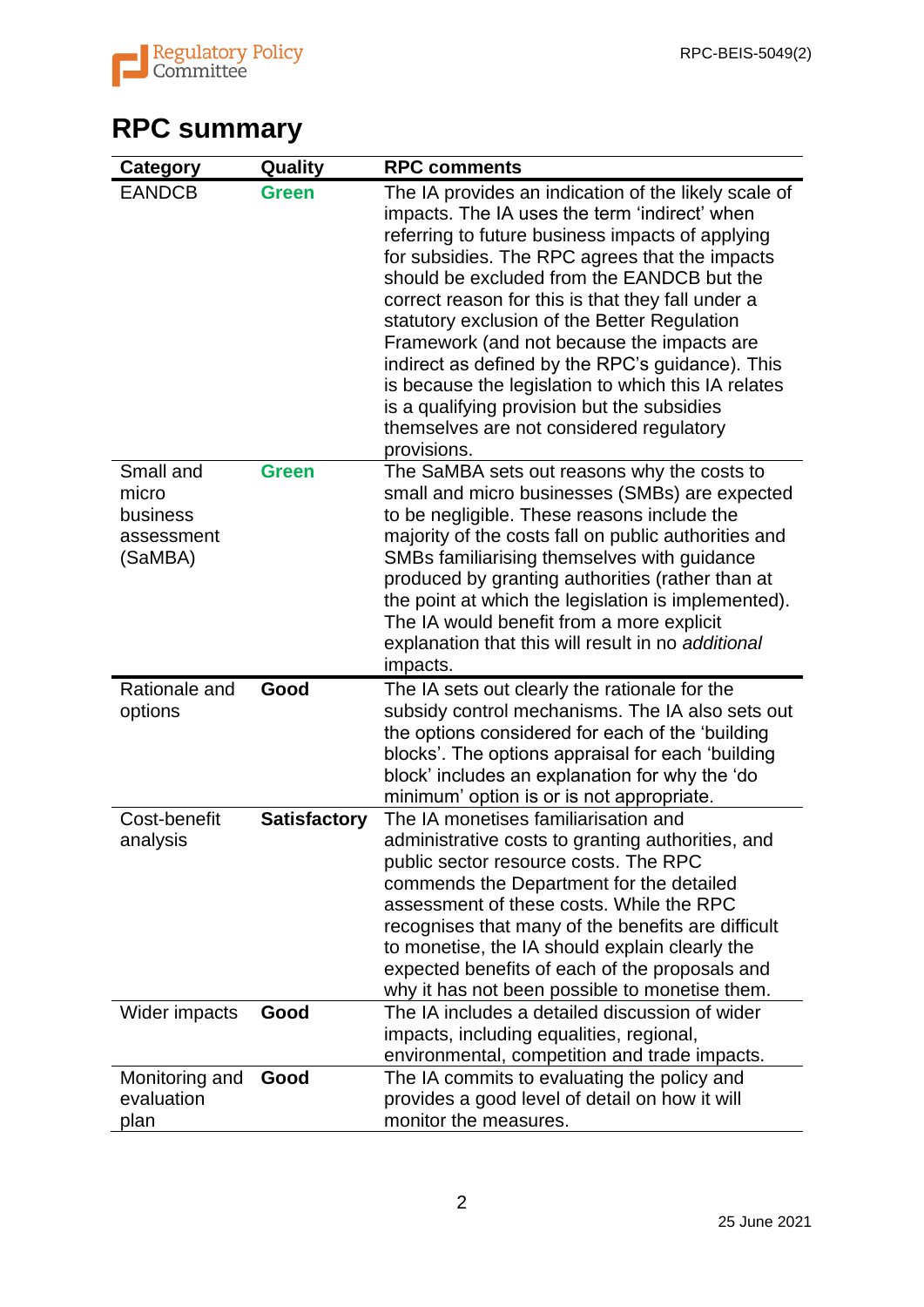

## **Summary of proposal**

The IA states that the proposals would introduce a modern system to support businesses to grow and thrive in a way that suits UK interests and is consistent with a dynamic and competitive economy. Also, that the preferred option is a model for the UK's future domestic regime, which is consistent with the UK's international agreements. The counterfactual used for the analysis is a 'do minimum' option which is determined by the UK's international commitments in the UK-EU Trade and Cooperation Agreement (TCA).

The IA states that the foundation of the regime is a clear set of principles, underpinned by guidance, that will enable public authorities to understand their legal obligations and take subsidy decisions that support the UK's economic recovery and deliver government priorities such as levelling up and achieving *Net Zero*. It will also give them the freedom to act swiftly to deliver support to where it is most needed. Subsidies below a low financial assistance threshold, subsidies for services of public economic interest under a certain threshold and certain subsidies in response to economic emergencies or natural disasters will be exempt from some or all requirements. Certain categories of subsidies that are always damaging, such as unlimited subsidies to shore up failing companies where there is no plan for their restructure, will be prohibited.

The IA sets out its overall monetised impacts followed by analysis or a narrative on each of the 'building blocks' (set out in the annex to this opinion), some of which are in line with the 'do minimum' counterfactual and some go further).

## **EANDCB**

The RPC considers the EANDCB to be fit for purpose. The RPC recognises that the direct impacts to business are low and the main impacts of the legislation are on the public sector. The IA does however monetise familiarisation costs to subsidy recipients and legal and monitoring costs to businesses associated with the "*Subsidies of (Particular) Interest*" process. The IA uses the term 'indirect' when referring to future business impacts of applying for subsidies. The RPC agrees that the impacts should be excluded from the EANDCB calculation but the correct reason for this is that they fall under a statutory exclusion of the Better Regulation Framework (and not because the impacts are indirect as defined by the RPC's guidance). This is because the legislation to which this IA relates is a qualifying provision but the subsidies themselves are not considered to be regulatory provisions. The IA would be improved by including an explanation that even if the impacts were direct they would fall under the statutory exclusion and could not, therefore, be scored against the business impact target.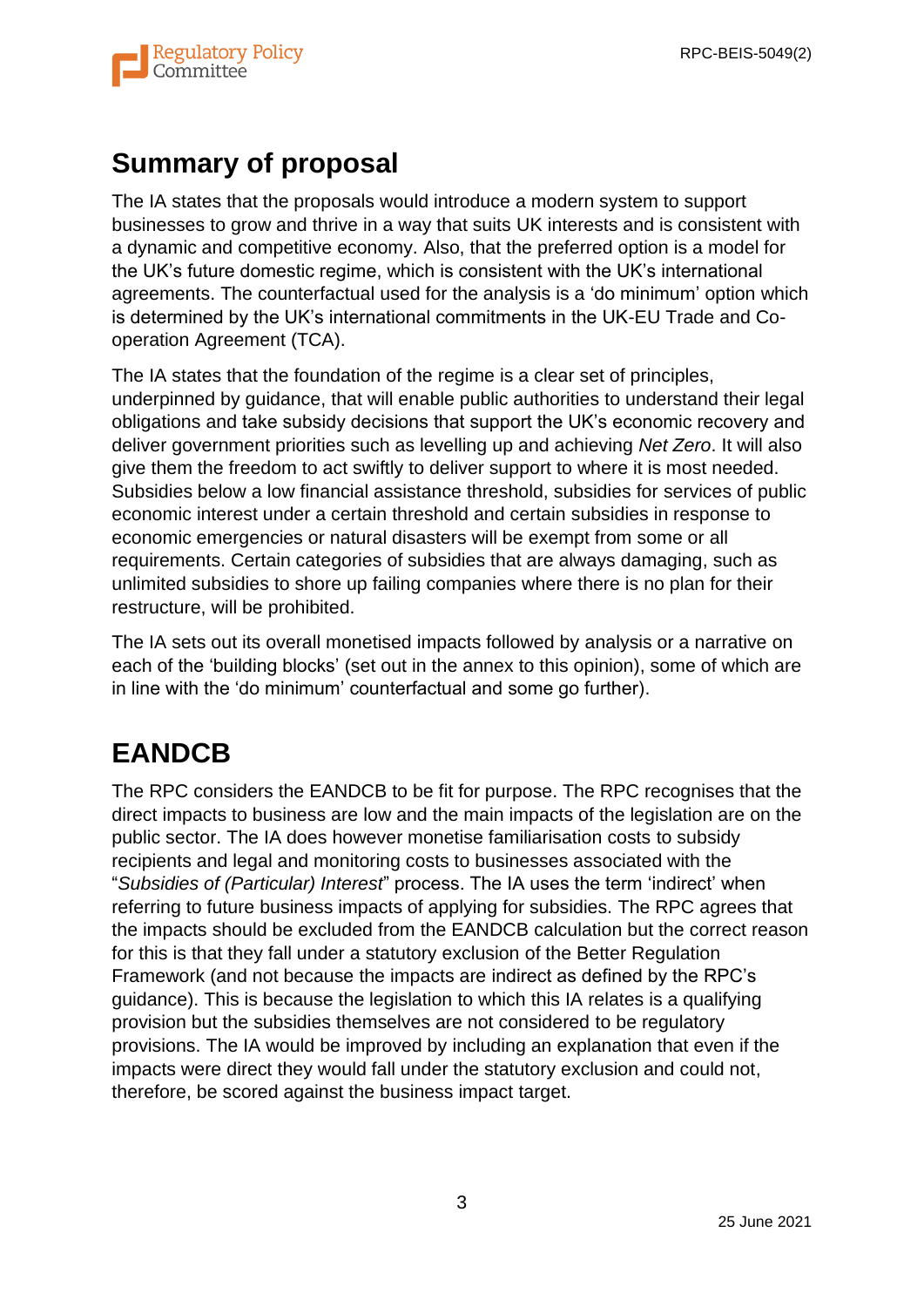

## **SaMBA**

The RPC considers the SaMBA to be fit for purpose. The SaMBA sets out reasons why the costs to SMBs are expected to be negligible. These reasons include the majority of the costs falling on public authorities, and SMBs familiarising themselves with guidance produced by granting authorities (rather than at the point at which this legislation is implemented). The RPC accepts that this will impose minimal additional costs as SMBs would have to read guidance on a particular subsidy scheme anyway. However, more evidence should be provided to support this assertion.

The IA usefully sets out the proportion of subsidies granted to SMEs, but states that the impact on SMBs is "*difficult to fully assess before further policy details are decided*". The RPC therefore expects to see a further IA supporting the secondary legislation, to confirm or adjust this assumption once these policy details are decided. The IA would also benefit from providing evidence to support the assumption that familiarisation costs and legal fees are "*somewhat proportional to the size of the subsidy*", besides simply referring to anecdotal evidence.

## **Rationale and options**

The RPC considers the rationale and options section of the IA to be good. It sets out the rationale for the subsidy control mechanisms to help facilitate public authorities to award subsidies as strategic interventions, while limiting the harmful, sometimes unintended, consequences of poorly-designed subsidies. This is to allow effective subsidies that will meet economic and wider objectives.

The IA also sets out the options considered for each of the 'building blocks'. The options appraisal for each 'building block' includes an explanation for why the 'do minimum' option is not appropriate.

## **Cost-benefit analysis**

The RPC considers the cost-benefit analysis to be satisfactory. The IA monetises familiarisation and administrative costs to granting authorities. Because of the nature of granting subsidies, the IA assumes that the familiarisation costs are ongoing as opposed to a one-off cost. Administrative costs associated with the 'transparency' building block are incurred by granting authorities recording the award of a subsidy on the database. The RPC commends the Department for the detailed assessment of these costs. The IA also includes resource costs to central government and public authorities associated with the independent body, the "Subsidies of (Particular) Interest" route, and the Competition Appeals Tribunal. While the RPC recognises that many of the benefits are difficult to monetise, the IA should explain clearly the expected benefits of each of the proposals and why it has not been possible to monetise them.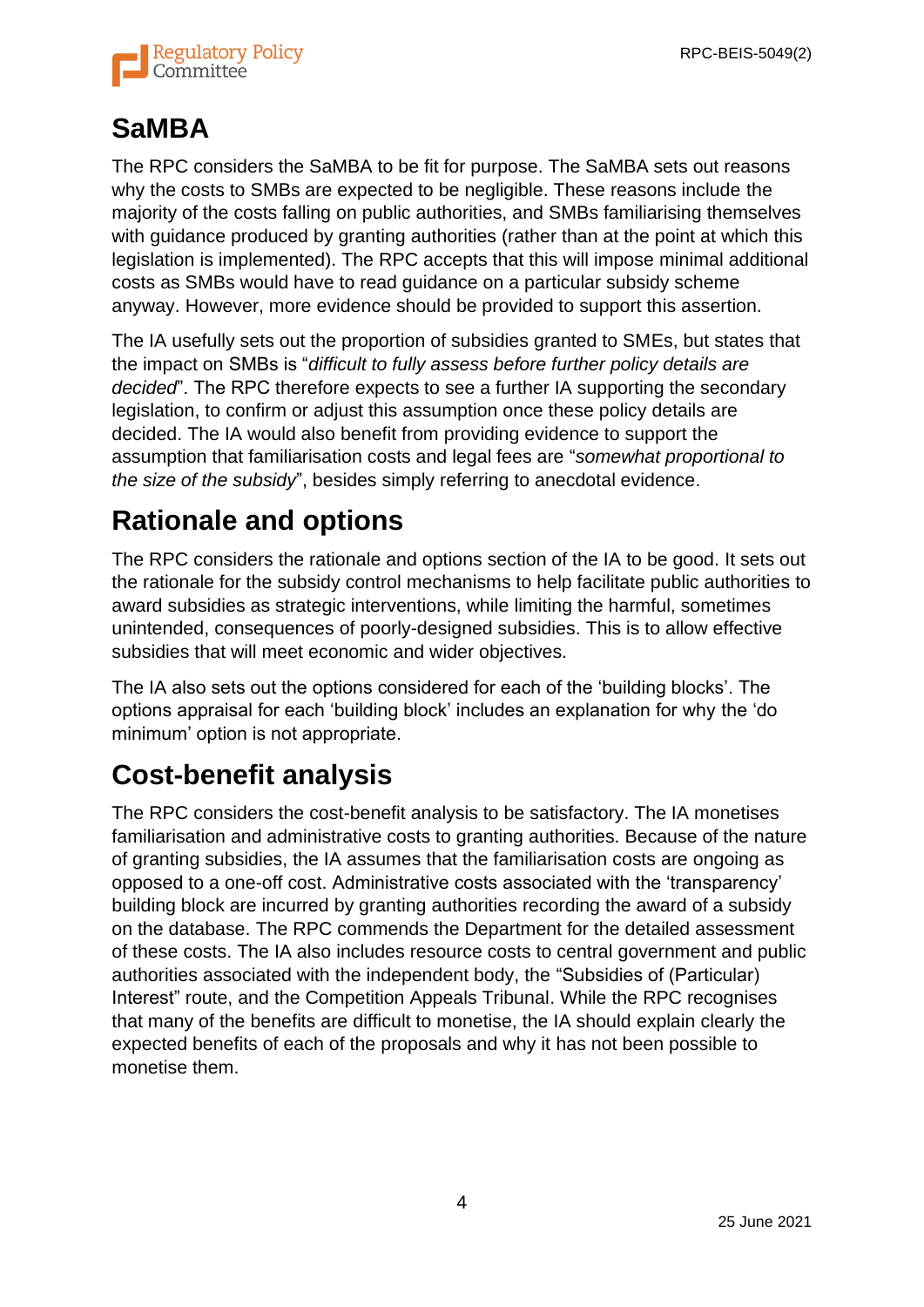

## **Wider impacts**

The RPC considers the analysis of wider impacts to be good. The IA includes a detailed discussion of wider impacts, including equalities, regional, environmental, competition and trade impacts.

## **Monitoring and evaluation plan**

The RPC considers the monitoring and evaluation plan to be good. The IA commits the Department to monitoring and evaluating the policy and provides a good level of detail on how it will do so. The IA states that the new transparency database will allow for early monitoring and eventual evaluation. With the database being specifically designed to allow for future evaluation, the IA states that it will allow a richer ability to evaluate both individual subsidies and the regime as a whole.

#### **Other comments**

The Department refers to secondary legislation throughout the IA but does not commit to producing further IAs. The Department must submit for RPC scrutiny IAs for any qualifying regulatory provisions that are subsequently introduced through related secondary legislation. The IA states that the familiarisation and administrative costs of the regime will depend partly on the design of the guidance and templates and that "*the exact design of these has not been determined, as they will be set out later in statutory guidance*". The RPC expects to see revised analysis to support this statutory guidance.

#### **Regulatory Policy Committee**

For further information, please contact regulatory enquiries @rpc.gov.uk. Follow us on Twitter [@RPC\\_Gov\\_UK,](http://twitter.com/rpc_gov_uk) [LinkedIn](https://www.linkedin.com/company/regulatory-policy-committee) or consult our website [www.gov.uk/rpc.](https://eur02.safelinks.protection.outlook.com/?url=http%3A%2F%2Fwww.gov.uk%2Frpc&data=04%7C01%7CSasha.Reed%40rpc.gov.uk%7C7b68af789b6e4bd8335708d8c39d1416%7Ccbac700502c143ebb497e6492d1b2dd8%7C0%7C0%7C637474426694147795%7CUnknown%7CTWFpbGZsb3d8eyJWIjoiMC4wLjAwMDAiLCJQIjoiV2luMzIiLCJBTiI6Ik1haWwiLCJXVCI6Mn0%3D%7C1000&sdata=RBnyrQxmIAqHz9YPX7Ja0Vz%2FNdqIoH2PE4AoSmdfEW0%3D&reserved=0)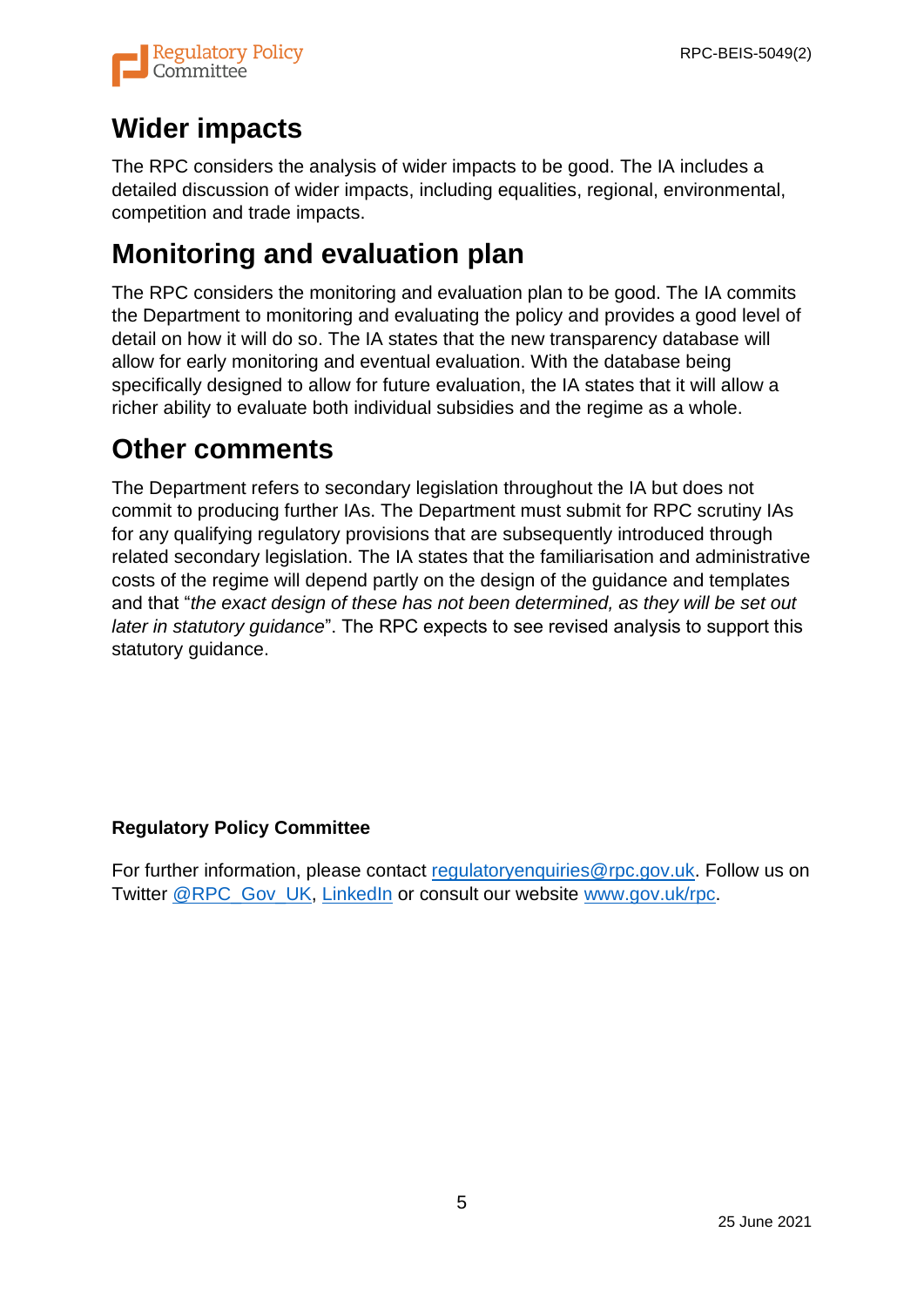

# **Annex – preferred option for each 'building block'**

| <b>Building block</b>                                             | Preferred option                                                                                                                                                                                                                                                                                                                                                                                                                                                                                                                                                                                                                                                                                                                                                                                                                                                                                                                                                                                                                                                                                                                                                           |
|-------------------------------------------------------------------|----------------------------------------------------------------------------------------------------------------------------------------------------------------------------------------------------------------------------------------------------------------------------------------------------------------------------------------------------------------------------------------------------------------------------------------------------------------------------------------------------------------------------------------------------------------------------------------------------------------------------------------------------------------------------------------------------------------------------------------------------------------------------------------------------------------------------------------------------------------------------------------------------------------------------------------------------------------------------------------------------------------------------------------------------------------------------------------------------------------------------------------------------------------------------|
| <b>Definition</b>                                                 | 'Do minimum'                                                                                                                                                                                                                                                                                                                                                                                                                                                                                                                                                                                                                                                                                                                                                                                                                                                                                                                                                                                                                                                                                                                                                               |
| Scope                                                             | 'Do minimum'                                                                                                                                                                                                                                                                                                                                                                                                                                                                                                                                                                                                                                                                                                                                                                                                                                                                                                                                                                                                                                                                                                                                                               |
| Subsidy control principles                                        | 'Do minimum'                                                                                                                                                                                                                                                                                                                                                                                                                                                                                                                                                                                                                                                                                                                                                                                                                                                                                                                                                                                                                                                                                                                                                               |
| <b>Exemptions</b>                                                 | To introduce exemptions in the following areas:<br>Small Amounts of Funding Exemption (SAFE).<br>The preferred option is to exempt SAFE subsidies<br>from all obligations under the domestic regime<br>except the WTO prohibitions. This threshold will<br>be set at the value of around £340,000 over a<br>three-year period for most sectors.<br>Low value Services of Public Economic Interest<br>(SPEI) subsidies. The preferred option is to<br>replicate the relevant thresholds in the UK-EU<br>TCA at around £774,000 over a three-year<br>period. Transparency exemptions will also apply<br>to SPEI subsidies below £15.5 million per task.<br>Subsidy awards to compensate from exceptional<br>circumstances, such as compensation for floods,<br>severe storms or compensating businesses for<br>the immediate economic impact of a pandemic.<br>Subsidies granted temporarily to address a<br>national or global economic emergency.<br>Subsidies where they are required for the<br>purpose of defence or safe-guarding national<br>security.<br>Activities conducted by the Bank of England in<br>٠<br>pursuit of its statutory monetary policy objectives. |
| Prohibitions and conditions                                       | 'Do minimum' apart from the prohibitions of a limited<br>category of subsidies relating to the relocation of<br>economic activity, covered under the 'protecting the<br>UK internal market' building block below.                                                                                                                                                                                                                                                                                                                                                                                                                                                                                                                                                                                                                                                                                                                                                                                                                                                                                                                                                          |
| Measures to protect UK<br>competition and<br>investment           | To introduce additional measures that would be<br>applied to granting authorities in order to protect UK<br>competition and investment.                                                                                                                                                                                                                                                                                                                                                                                                                                                                                                                                                                                                                                                                                                                                                                                                                                                                                                                                                                                                                                    |
| <b>Streamlined routes</b>                                         | To create streamlined subsidy scheme routes to<br>demonstrating compliance for categories of subsidies<br>at especially low risk of causing market distortions.                                                                                                                                                                                                                                                                                                                                                                                                                                                                                                                                                                                                                                                                                                                                                                                                                                                                                                                                                                                                            |
| Specific obligations for<br>energy and environmental<br>subsidies | 'Do minimum'                                                                                                                                                                                                                                                                                                                                                                                                                                                                                                                                                                                                                                                                                                                                                                                                                                                                                                                                                                                                                                                                                                                                                               |